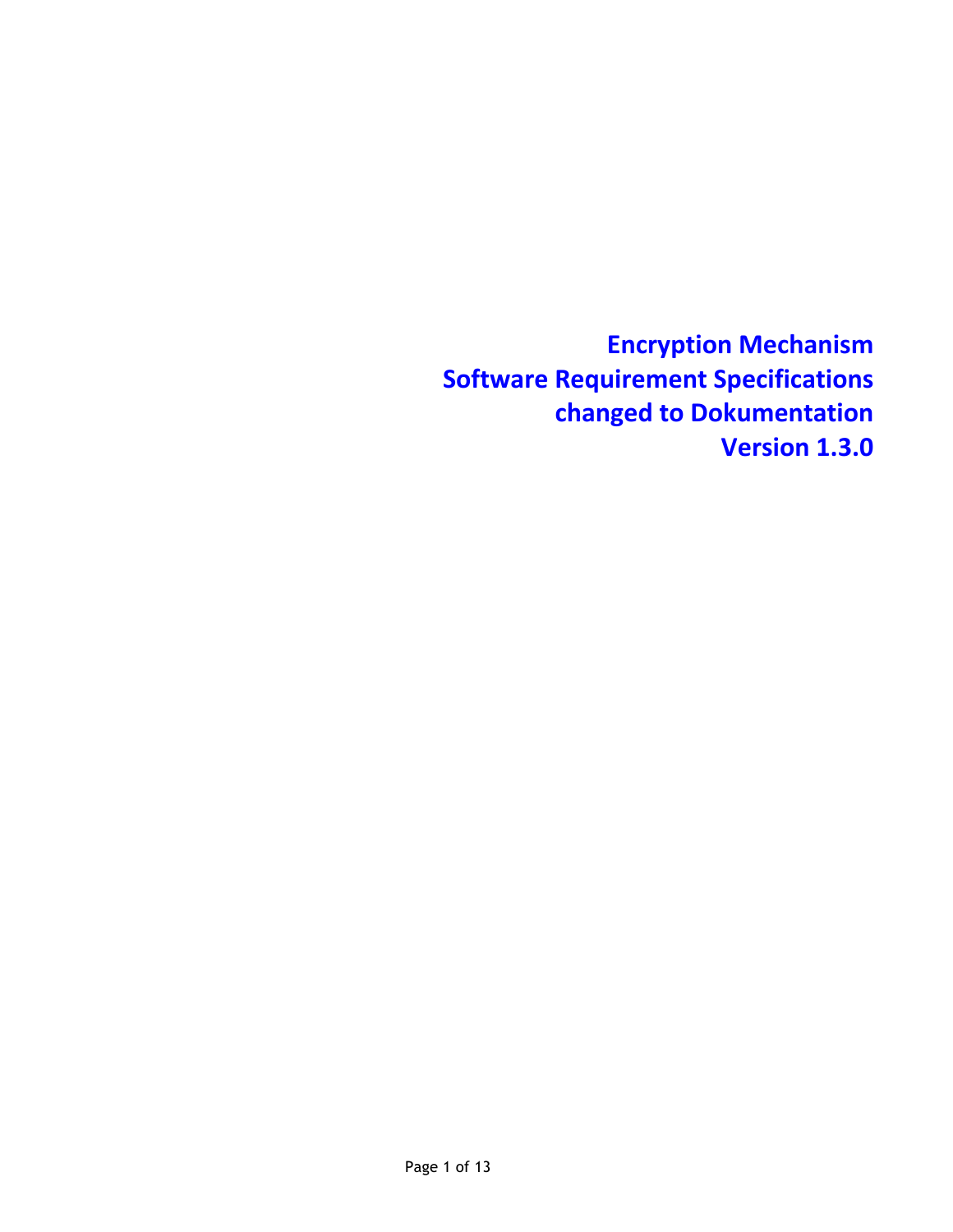# **Table of Contents**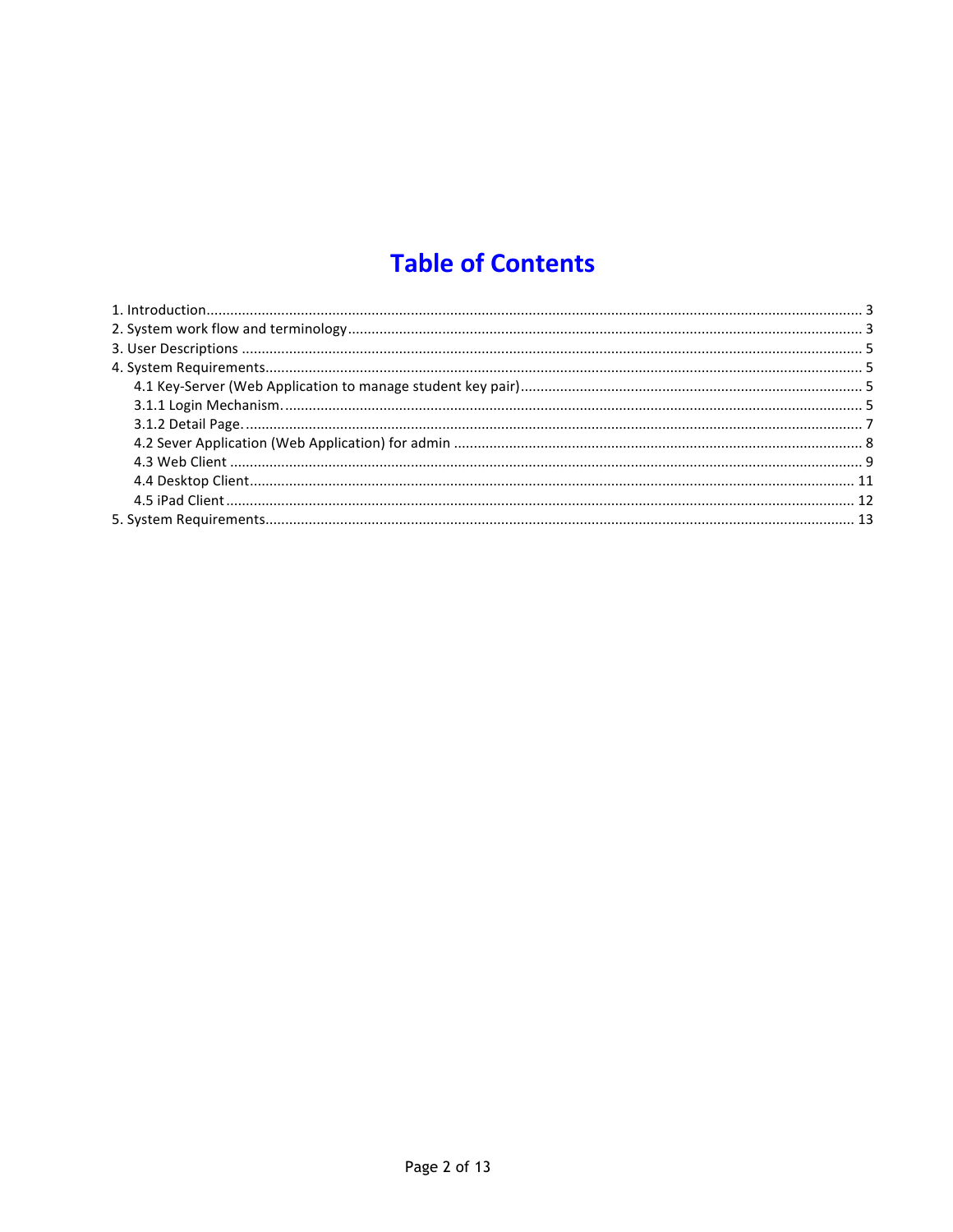# **User Requirement Document**

# **1.Introduction**

Security of data, while transferring over a network and stored on a shared location, is arguably the vital aspect to be think about.

In the software, BME for example, student exam data need to be transfer over a network and will be stored at ASW S3 or FTP. It is by law in many organizations or countries that data must be stored securely on shared location.

Encryption is the typical way of security to prevent falling data into wrong hand. The POC presented below uses intuitively a simple but a strong idea of encryption mechanism to secure the data.

Basically, there are two types of encryption are being used: Symmetric Encryption and Asymmetric Encryption (also called public-key encryption). Symmetric key uses same key to encrypt-decrypt the data whereas asymmetric key requires key pair (public-key and private-key). Though asymmetric encryption is bit complex and slower than symmetric encryption, it is more secure. That is the key factor to use asymmetric encryption in the POC.

Data encryption alone is not enough. Data in BME software also traverse from one place to another which brings another aspect to think about – authentication. Digital Signature is a method that demonstrate the authenticity of data/message. 

Primary objective of this software is to implement proof of concept, using the core security aspect - Public Cryptography and Digital Signature - to store data securely and verify the authenticity of sender.

# **2.System work flow and terminology**

Overall, system together consists of two server (Key-Server and Decryption-Server) and three Client modules (Web-Client, Desktop-Client and iOS Client).

Both mechanisms - Public Cryptography and Digital Signature requires public-private key pair. One is used for data encryption – managed by Decryption-Server, the other one for signing the data – managed by Key-Server.

The keys can either be transferred as file or as QR code. Student private-key can also be transferred through webrequest authenticated via Shibboleth. The encryption key is to be used by the admin whereas students use the signing key. 

The Key-Server's key pair is used for signing and verifying the data. One of the Java Server is used to encrypt the exam data. Idea behind develop 3 different clients is to demonstrate the concept on different platform / environment.

Please find the below screenshot illustrating overall system work flow and integration of different modules: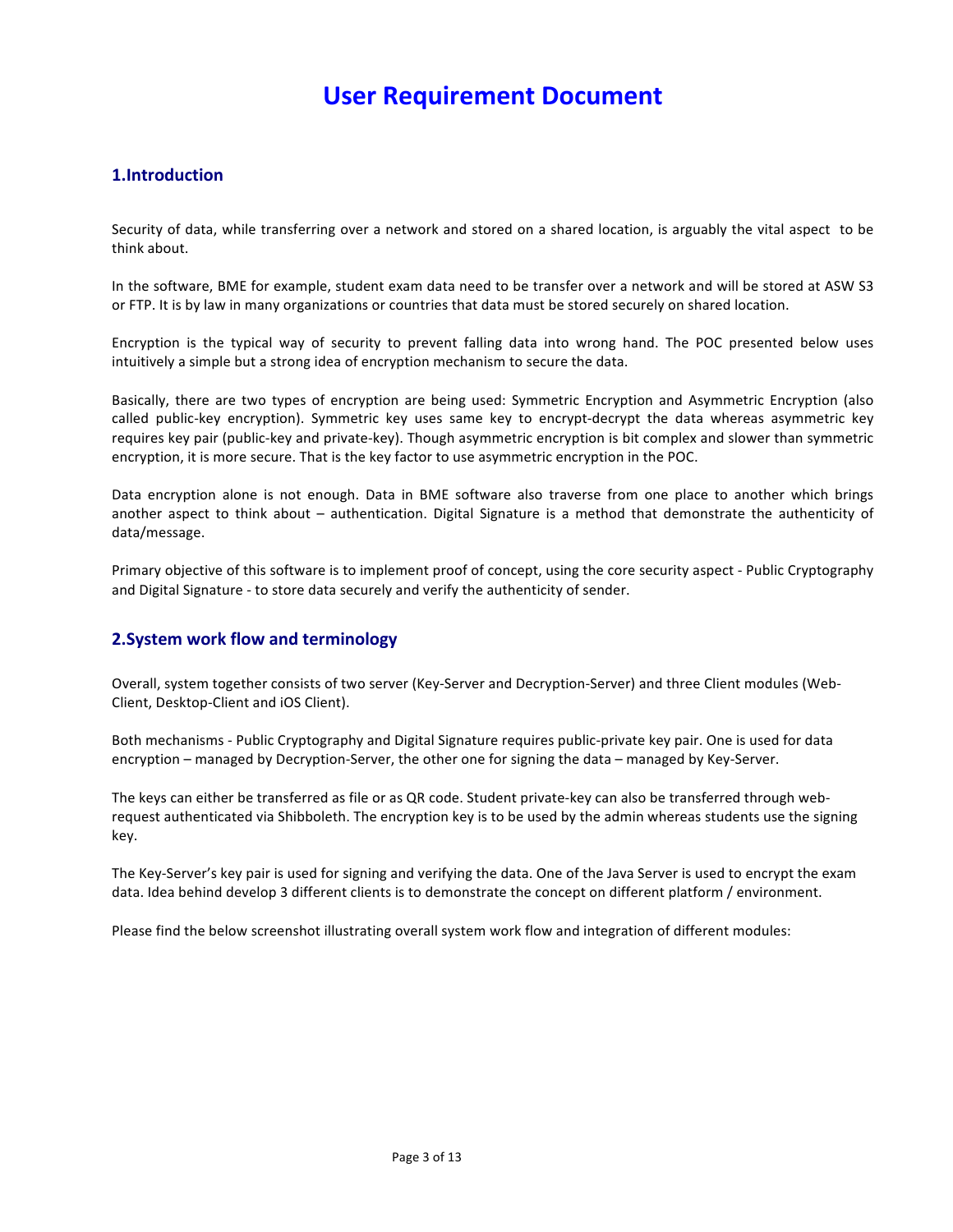

# **Key-Server**

There is a central server hosting a Shibboleth Authentication component that manages key pairs. Once student logs in with his credentials, he will see a frontend where he can generate a new key pair. Once a new key pair is generated, the old will be deactivated (but is still present). This mechanism should enable the possibility to create a new pair if the old one was lost on a USB stick or QR code.

The server has a two-way login mechanism: 1) Shibboleth and 2) User management. The user management surely can't use SSO.

The key consists of two files, the public and the private key. The public key may be downloaded from applications to ensure that the correct student signed the data. The private key will be kept secret and may be seen and downloaded only by the student after a successful login. The private key must be protected by a password. This feature prevents the key from being used in case the QR code or the file was lost.

The user can obtain the private key in three ways:

- 1. He logs in to an online application with his Shibboleth credentials. After a session is started, the key will be delivered. (Shibboleth is SSO, so in general it should work). The private key is secured by password, so once fetched, it is required to provide password while using in decryption. If he has forgotten the symmetric password, he may generate a new key from key-server.
- 2. He may store his key on his local storage device (USB, CD), secured by his password. There is also a file that contains information like email, study branch, name and first name.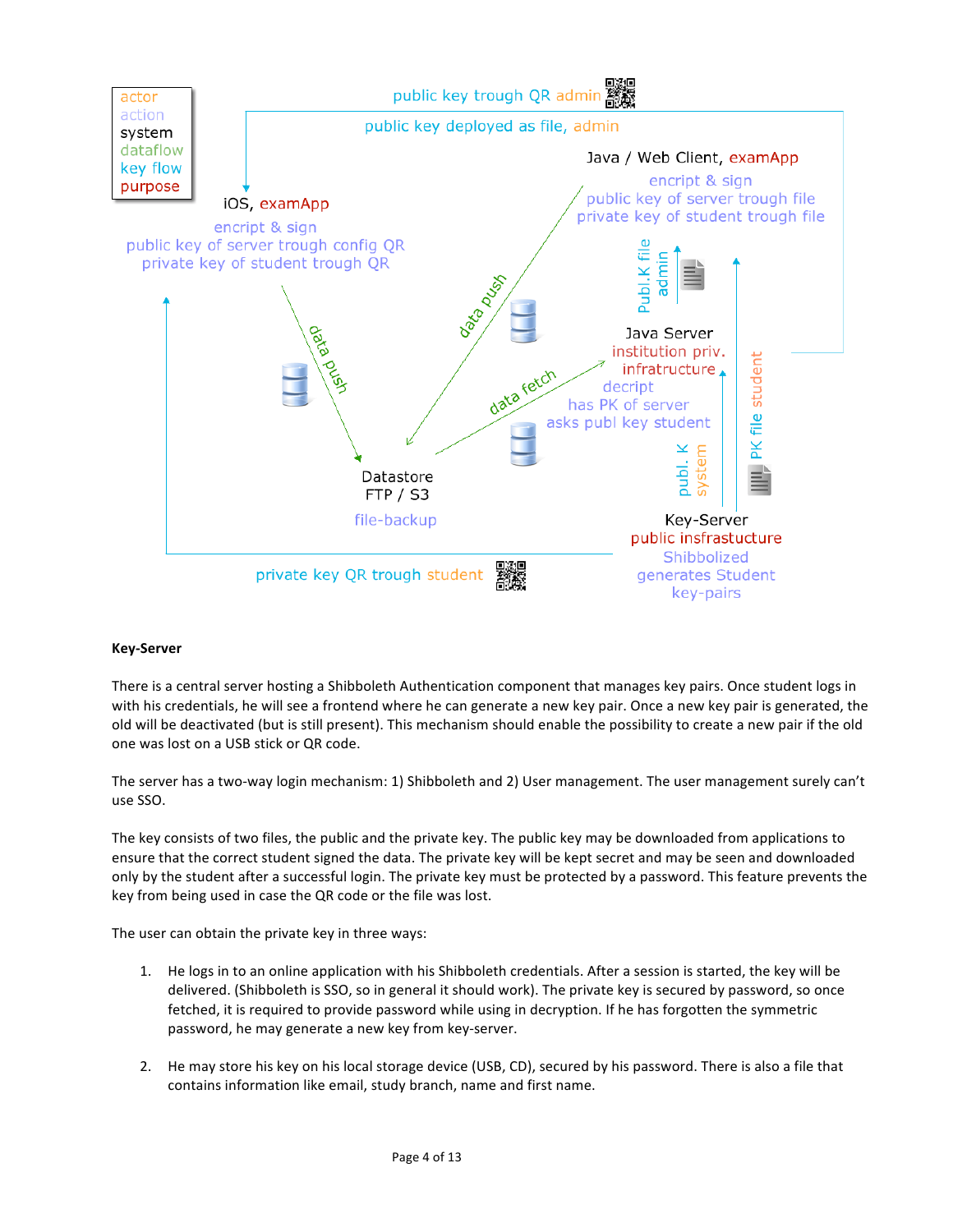3. He may print a QR code that contains his private key, secured by his password. This QR code may also contain his shibboleth email, study branch, name and first name.

It may happen that user has forgotten his login credentials. There should be a possibility to create a temporary key pair with the creation of a temporary user. This user may be merged to another account if the credentials are recollected again. With this approach a new key pair may be generated short before an exam. The only requirements for this are a notebook and a photo-printer.

# **Decryption-Server (Java-Server)**

The exam client has two possibilities to get the public key from the decryption server. He may ask for a QR code (iOS and Android devices) or load the key from a file. This key is used for securing data transfer only. The key is preloaded to the exam client because the servlet / request URL is password protected. The handshake procedure might be redirected and mis-used.

# **Exam Apps (Java web/desktop and iOS client)**

Generally, exam apps are configured for each student. As explained above, each exam client preload the public key for encryption (generated on Decryption-Server) and private key of respective student to digitally sign data (generated by student on Key-Server).

If keys are properly configured, user can upload encrypted and digitally signed student data on AWS S3 or FTP. Decryption-Server fetches this encrypted data and decrypt the files if successfully verifies the students digitally signed data.

# **3.System Requirements**

To demonstrate the system workflow as described above, following are the essential modules/systems to be implemented and should be well integrated with each other.

- 1. Key-Server (Web Application to manage student key pair)
- 2. Decryption-Server/ Java Server (Web Application to manage admin key pair)
- 3. Web Client Application (Java) (examApp)
- 4. Desktop Client Application (Java) (examApp)
- 5. iPad Client Application (examApp)

#### **3.1 Key-Server (Web Application to manage student key pair)**

This application would act as a central server application for different client application. This application has its own web front-end to manage user management and key pair generation and download. This server application may probably be deployed on public infrastructure, so that it can be easily accessible to all. The application is only accessible through 443 and Shibboleth from the internet. This application will have following functionality:

#### **3.1.1 Login Mechanism.**

#### **Log in**

It would be implemented with two kind of login mechanisms: 1) Shibboleth and 2) Application's own User management.

When user accesses web front-end of server application, system will show the login page if user is yet not logged in either via shibboleth or via application's own log-in mechanism.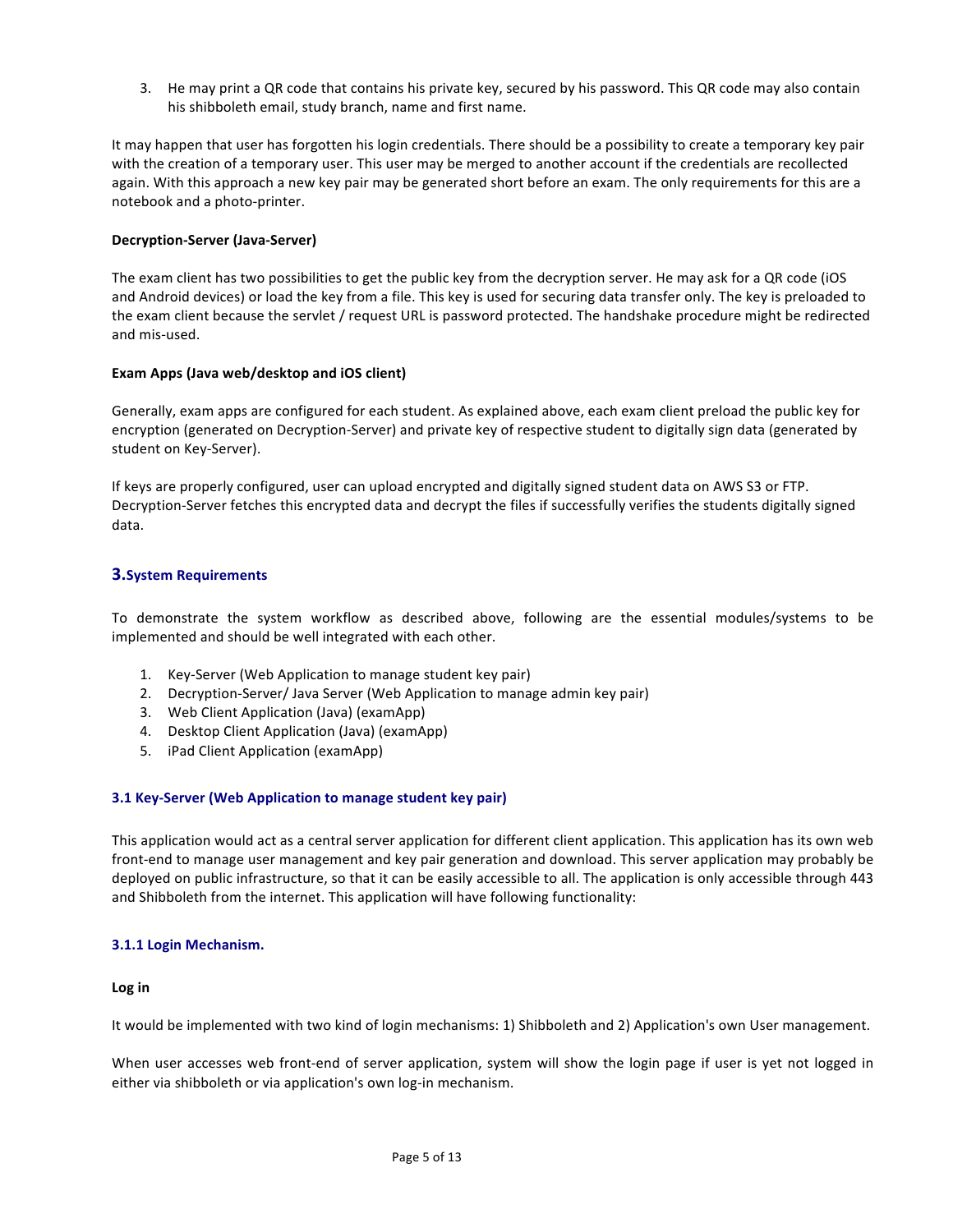Login page contains the login component; one to login via application's own login mechanism and another to login via Shibboleth.

If user want to be authenticated via application's own log-in credentials, then he can enter user name, password and click on the "Login" button. Upon clicking on Login button, system will authenticate user with given credentials and redirect to main page if successfully authenticated.

If user clicks on "Login with shibboleth" component, then system will redirect user to their home organization to be authenticated.

# **Encryption Mechanism - Server**

| Login<br>User Id:<br>Password:<br>Login | <b>Login with</b><br>Shibboleth.<br><b>OR</b> |
|-----------------------------------------|-----------------------------------------------|
| Do not have account ? Signup            |                                               |

Fig.1 Log in page (Key-Server Application)

# **Sign up**

If user could not able to sign in using shibboleth credentials for whatever reason, he can create his own account using "Signup" functionality. We provide a "Signup" link on the log in page to create a new fresh account.

User has to provide following information to create a new account: User Id, Password, Pre-name, Name. System maintains email-id as User Id. In addition, user may also specify Address, City, State etc. There is also a Password policy as below:

- Minimum length must be 8 digits,
- Should contain lower case, upper case, number/special character.
- Password must be stored as MD5 hash with encoded to Hex

If user logs in to the system first time via shibboleth, system will store the user information (User Id, Pre-name and Name) into User table.

System maintains unique record for both shibboleth user account and application's own user account. If user is already having shibboleth credentials, then his entry will be stored/maintained into the system whenever s/he logs-in for the first time. Now, as s/he is shibboleth user and their entry is already done in the system, s/he would not able to create a non shibboleth account using sign up functionality with same email address.

Suppose, user is shibboleth user, but haven't logged in to the system yet, then their record is not available in the system. Now, instead of login via shibboleth authentication, he can create an account via sign up functionality and can log in via non-Shibboleth authentication (application's own login component). However, whenever user login via shibboleth authentication and system finds his entry in the system as non-shibboleth user, then system will convert this account as shibboleth user. Hence, user will not able to log-in via non-shibboleth credentials afterwards. A warning is shown to accept the conversion.

User will able to create the new account via e-mail id other than shibboleth e-mail id. In future, user will able to merge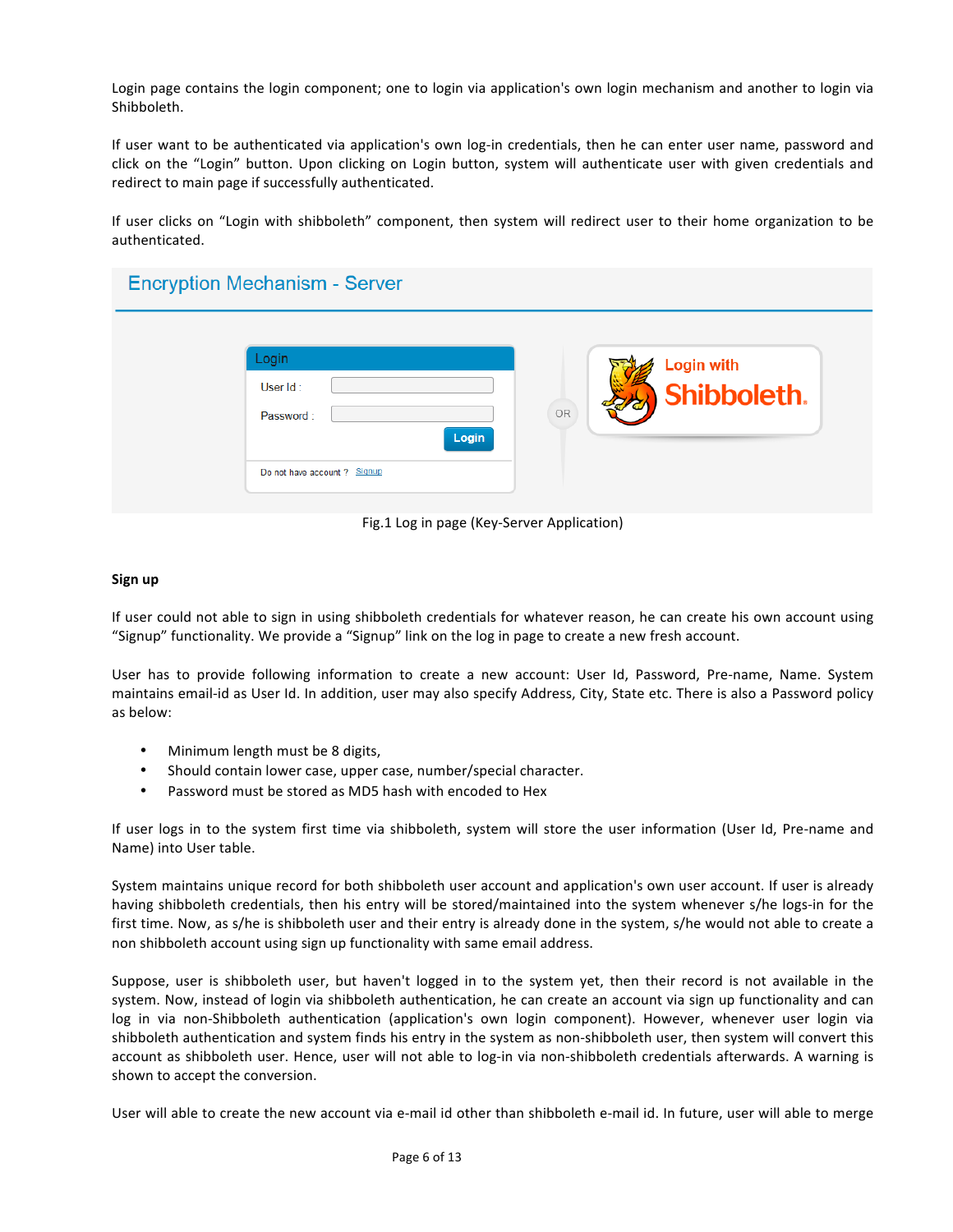this account with his shibboleth account. To do so, user first has to login with his non-shibboleth credentials. Once login successful, there will be an option to merge the account with shibboleth account. Here, user has to provide his shibboleth email id. User will be allowed to merge account with his shibboleth account, only if entry with his shibboleth e-mail id is available in system (i.e. user is already log-in into the system via shibboleth id in the past). Once merged, old account (non-Shibboleth) will be deactivated and password will be erased. System will ask user to copy the generated key pairs of old account. If user selects "yes" then the key pair of old account will be copied to the account where old account is being merged. However, user can also generate new key pairs if required. In this case, existing key pairs will be deactivated/removed.

# **3.1.2 Detail Page.**

Once logged in successfully, user will be redirected to detail page where he is shown user information and have access to these functionalities: 1) Generate key pair, 2) Download private key as file, 3) Download private key as QR Code.

# **Generate key pair**

Upon clicking on "Generate key pair" button, system will ask to specify symmetric key/password. Private-key is protected with the password, so same password must be provided while using the private key. Public-key, however, is not protected with any password and may be used directly. Generated key pairs are persisted and can be downloaded upon request.

# **Download private key as file**

Upon clicking on the "Download private key as file" button, system downloads private key as a file. Downloaded private key is secured with the password specified by user at time of key generation. So, it can not be directly used without knowing password and prevent the misuse.

In the exam application, user has to specify respective private key password before digitally signing the data.

There is also a check-box "Include user information". If this box is selected then user information would also be included in the file.

#### **Download private key as QR code**

Upon clicking on the "Download private key as QR code" button, system downloads private key as QR Code in PDF file. Private key downloaded in the QR code is secured with password provided while generating key pair.

So whenever user uses in the client application to digitally sign the student data, he has to provide the password before use.

There is also a check-box "Include user information". If this box is selected then user information would also be included in QR Code.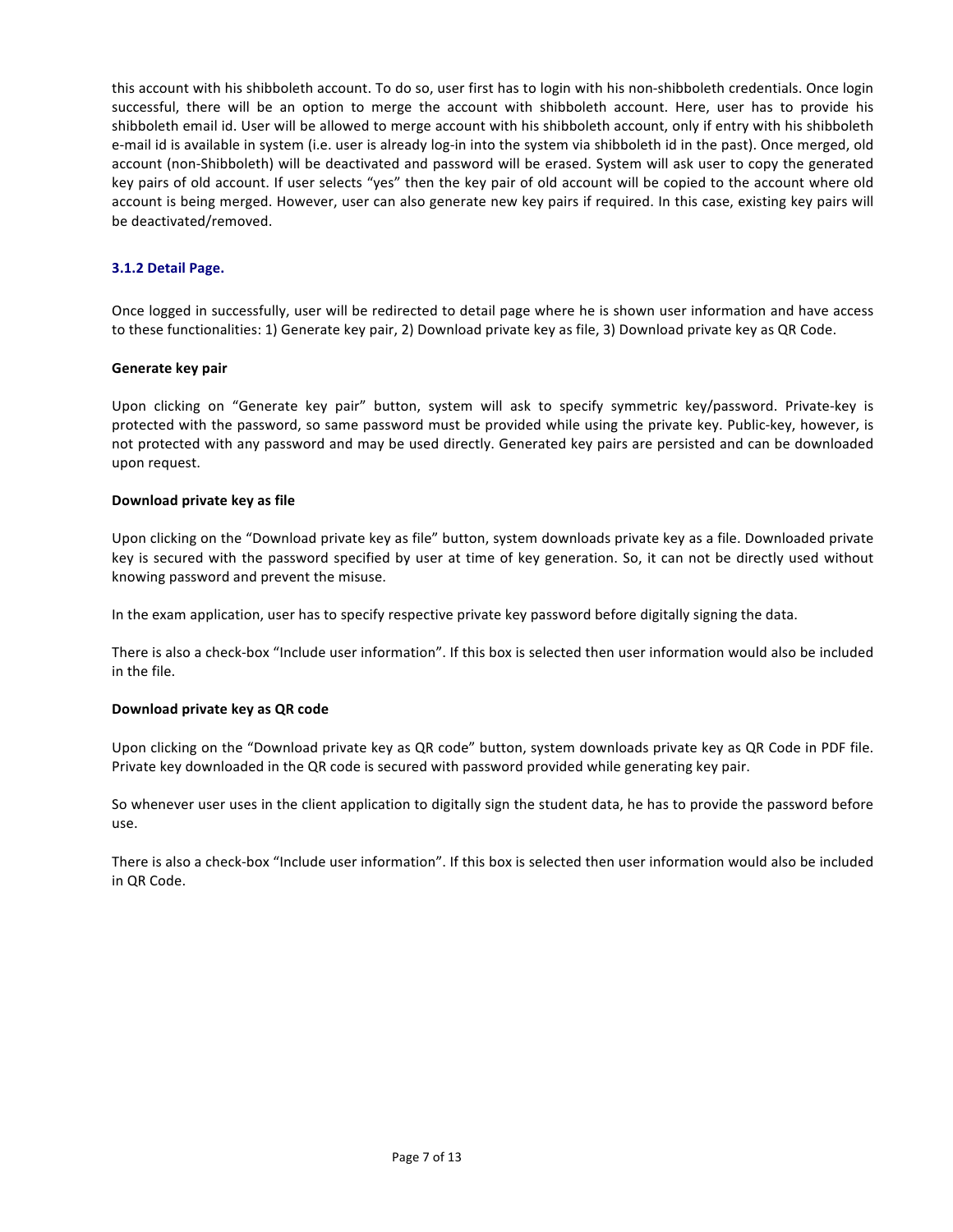**Encryption Mechanism - Server** 

| <b>User Information</b>                           |                                                                 |
|---------------------------------------------------|-----------------------------------------------------------------|
| Name                                              | David                                                           |
| Email                                             |                                                                 |
| PreName                                           | <b>BÄ</b> ¶hler                                                 |
| <b>Address</b>                                    |                                                                 |
| City                                              |                                                                 |
| State                                             |                                                                 |
| Manage key Pair                                   |                                                                 |
| Symmetric Key: password                           | <b>Generate Key Pair</b>                                        |
| include user details<br>$\overline{\mathbb{R}^n}$ | Download private key as file<br>Download private key as QR code |
|                                                   |                                                                 |
|                                                   |                                                                 |

Fig. 2 Detail Page (Server Application)

# **Other services**

For the web client using shibboleth authentication, there will be need to provide a servlet which can be requested by web client to get the private key. This servlet is only accessible if user is successfully logged in via shibboleth. This servlet will return private key as a response and will be used in web-client. This features is only available for web-client.

There would be another servlet to get public key. Decryption-Server can request this servlet to get the public key to verify the digitally signed data of particular student. System has to provide respective student's email id while requesting the servlet to fetch public key. No other login credentials needs to be checked while requesting this servlet.

#### **3.2 Sever Application (Web Application) for admin**

There would be separate admin server which would be similar to student server. This server is internal in every institution and accessible only trough trusted admin. The data for decryption are fetched from external file storage on demand.

Once login successfully, user can generate new public-private key pair. There would be only one key pair across the application. If user generates again, then old key pair will be deactivated.

Public key would be downloaded as QR code or as a file by trusted admin.

There will be two buttons: 1) to download public key as QR code image (in PDF) and 2) to download public key as file.

Private key generated on this server, however, will be kept secret in admin server and would not be sent outside.

#### **Decrypt functionality**

Admin server will also perform the decryption and verification. There will be one button labeled as "Decrypt file". Upon click on "Decrypt file" button, system will fetch encrypted file from external storage system (e.g. FTP/S3) and decrypt them.

System first decrypts the file using own admin private key. Once decrypted, system will find the student email-id from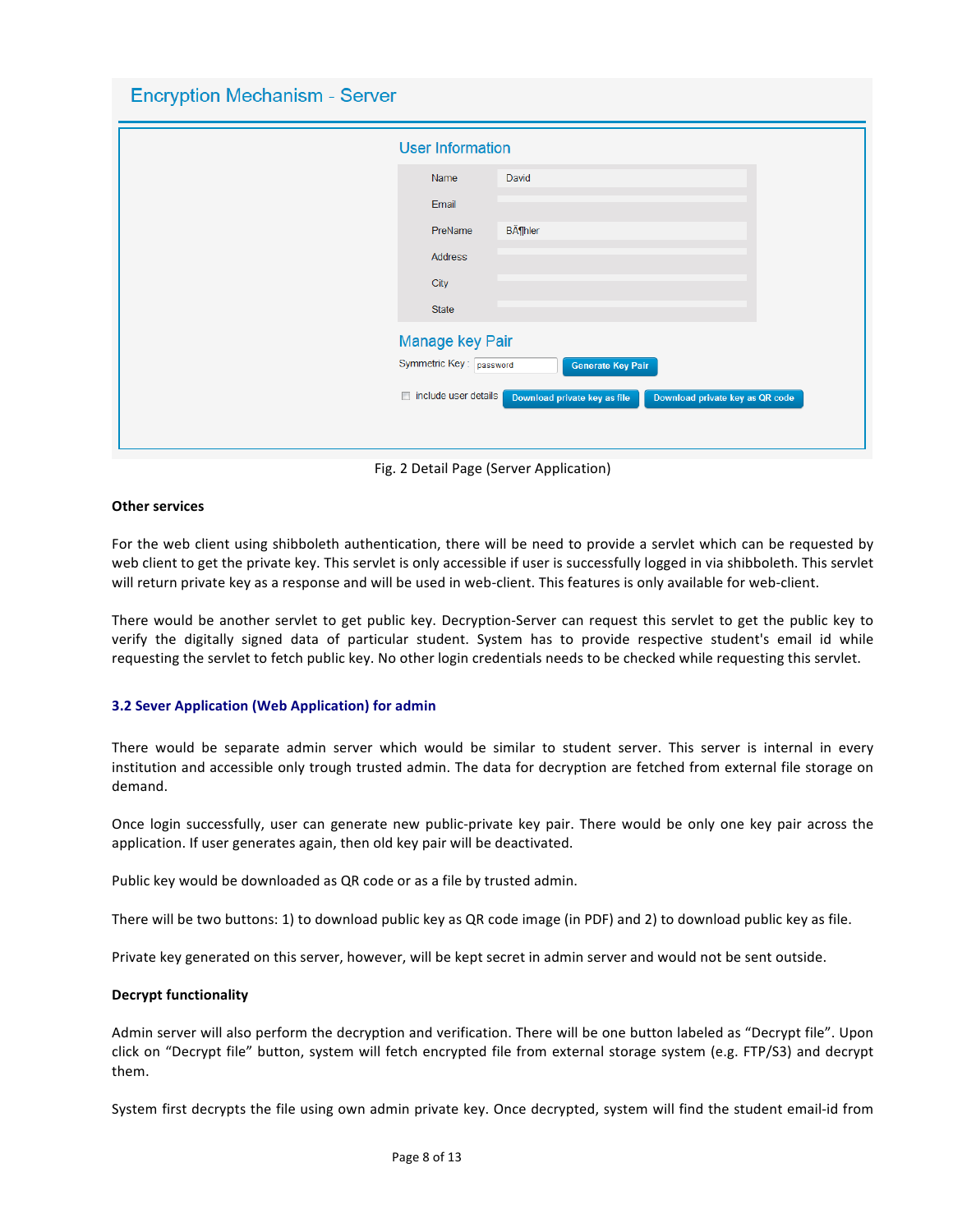the file. Based on the student email-id, system will fetch public key of the student from student server and verify the digitally signed data.

Once all files are processed, system will show the list of the successfully processed file on web front-end.

System will also store all successfully processed file on the server temporarily, so user can download the file and verify the content.

| Admin - Server |                                            |
|----------------|--------------------------------------------|
|                | Symmetric Key:<br><b>Generate Key pair</b> |
|                | Download Public key As QR code             |
|                | Download Public key as file                |
|                | <b>Decrypted Files</b>                     |
|                | Setting                                    |

# **3.3 Web Client**

Web client would have Shibboleth authentication and should be deployed on Shibboleth enabled server. Whenever user accesses this application, he will be redirected for shibboleth authentication if no session is yet generated/available.

Once successfully authenticated via shibboleth, user will be redirected to client web application main page. There would be only one page.

An encryption panel on this page would have one file selection component and one text field to enter password along with "Encrypt" and "Setting" buttons.

#### **Settings**

User must configure the external storage attributes (S3/FTP), admin public-key and student private-key before performing encryption. Upon clicking on "Setting" button, a pop-up will be displayed where user can configure different attributes.

Admin public-key and Student private-key can be uploaded from QR Code or file downloaded from respective server application. Student private-key can also be fetched via web request. However, it does require shibboleth authentication. 

Keys are stored in local storage and will be fetched whenever required.

#### **Encryption**

To encrypt any file, user has to first select the file from the local storage (we will use .txt file for testing) and must specify the symmetric key of respective student's private key.

Upon clicking on "Encrypt file" button, system performs following steps: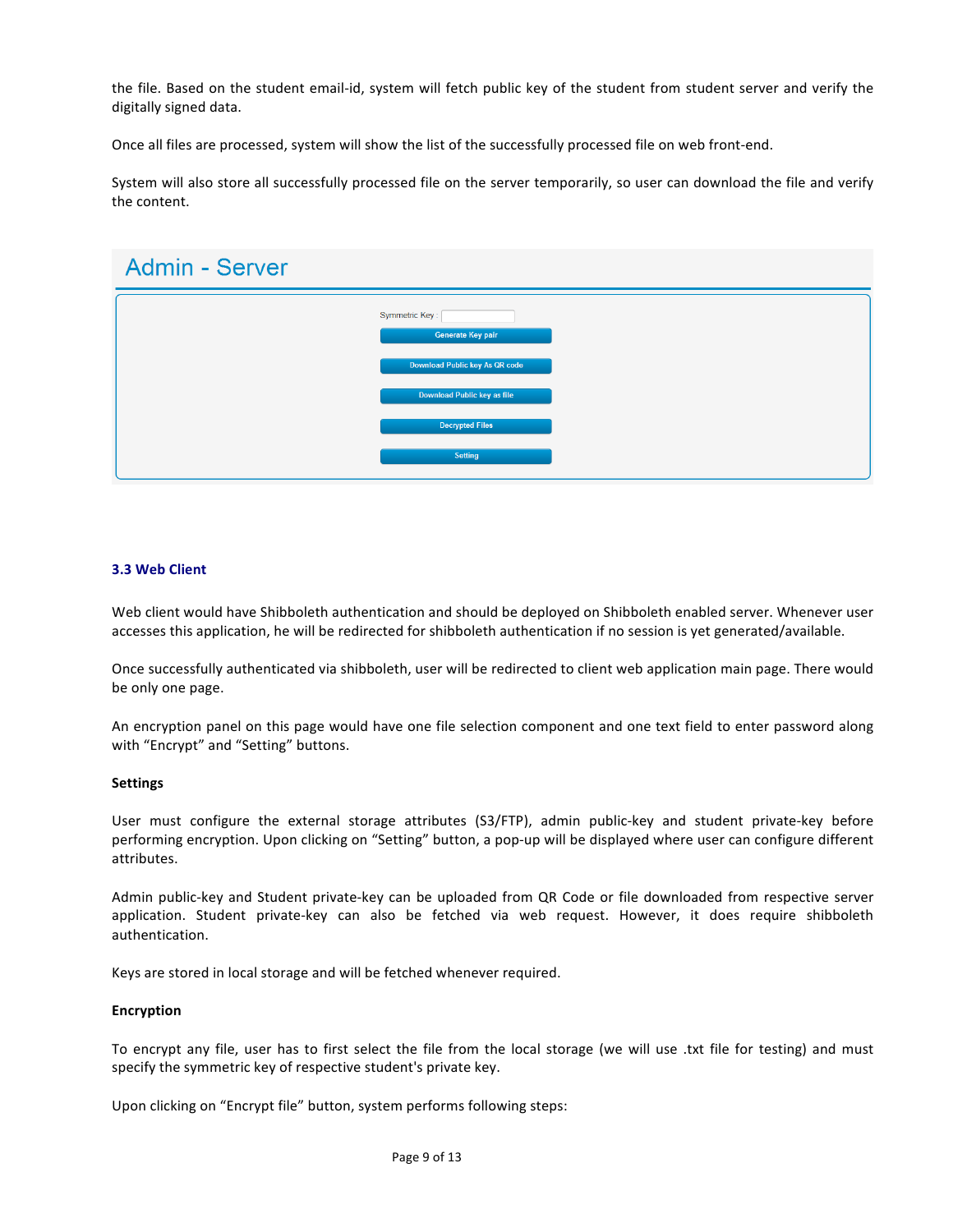- System will digitally sign the data using student's private key and include in the plist file.
- System then encrypts the data using admin public-key and include in the plist file
- System also includes student's email id in the plist file, so, later in the decryption server it will be used to fetch the public-key from Key-Server.
- Once entire plist file will be generated, it will be uploaded on external storage (e.g. S3/FTP).

System will generate a plist file with following format:

```
<plist version="1.0">
<dict>
         <key>
                 Email-ID
         </key>
         <data>
                 Student's email id will be included here
         </data>
         <key>
                 DigitalSignature
         </key>
         <data>
                 Digitally signed selected file data hash (will be signed with student's private key) will be placed here.
                 So it will be verified by client application on receiving.
         </data>
         <key>
                 EnctyptedData
         </key>
         <data>
                 Encrypted file data will be placed here. So it will be decrypted whenever requested.
         </data>
</dict>
</plist>
```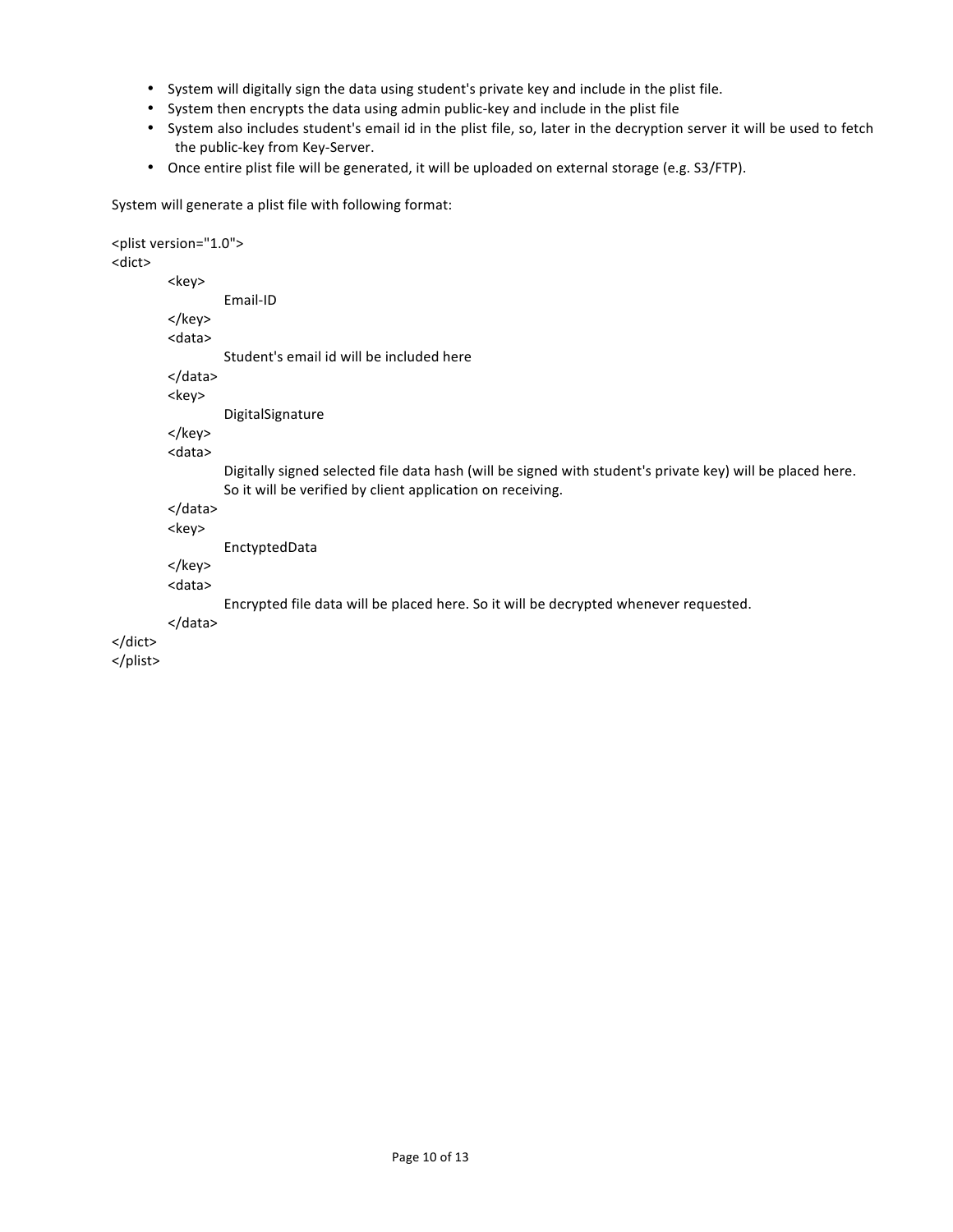| Encryption Mechanism - client                                  |                                             |  |
|----------------------------------------------------------------|---------------------------------------------|--|
|                                                                | <b>Credentials</b><br>$\pmb{\times}$        |  |
| Encryption                                                     | S3 Bucket FTP Settings                      |  |
| Select file to encrypt<br>Browse   No file selected.<br>Upload | <b>Bucket Name</b><br>Access Key            |  |
| Symmetric Password                                             | Secret Key                                  |  |
| Setting<br>Encrypt file                                        | <b>Admin Public Key</b>                     |  |
|                                                                | O QR Code (PDF) O File                      |  |
|                                                                | Browse No file selected.<br>Upload          |  |
|                                                                | <b>Student Private Key</b>                  |  |
|                                                                | ◎ QR Code (PDF) ◎ File ◎ Web                |  |
|                                                                | Browse No file selected.<br>Fetch<br>Upload |  |
|                                                                | Save                                        |  |
|                                                                |                                             |  |
|                                                                |                                             |  |

# **3.4 Desktop Client**

For desktop client, there will NOT be any login mechanism. However, user has to provide email address to move on to the next screen. Once provided, next screen would have encryption panel having one file selection component and one text field to provide password along with "Encrypt" and "Setting" buttons.

Desktop client would have similar functionality as described above under web-client part. However, fetching student's private key using web request is not possible here.

| <b><i>⊈</i></b> Encryption App | $\mathbf{x}$<br>ادادا |
|--------------------------------|-----------------------|
|                                |                       |
|                                |                       |
|                                |                       |
| <b>Credentials</b>             |                       |
| <b>File Upload</b>             |                       |
| ● S3 Buket ○ FTP settings      |                       |
| <b>Bucket Name:</b>            |                       |
|                                |                       |
| Access Key:                    |                       |
| Secret Key:                    |                       |
|                                |                       |
| <b>Admin Public Key</b>        |                       |
| Select File:                   |                       |
| ◎ QR Code (PDF) ○ File         |                       |
|                                |                       |
| <b>Student Private Key</b>     |                       |
| Select File:                   |                       |
| ◎ QR Code (PDF) ○ File         |                       |
|                                |                       |
| Save<br><b>Back</b>            |                       |
|                                |                       |
|                                |                       |
|                                |                       |
|                                |                       |

Fig. 4 Desktop Client Application (Setting screen)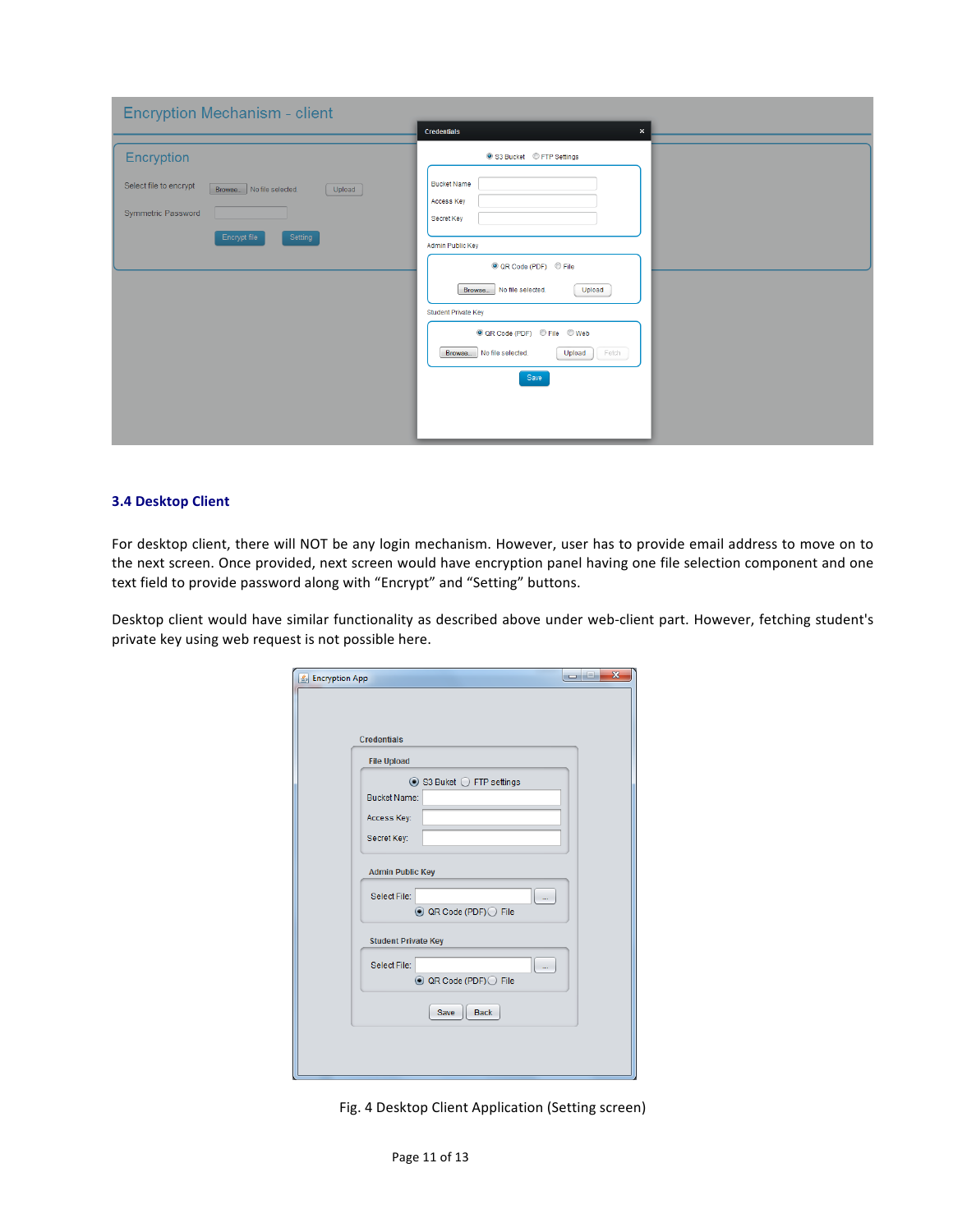#### **3.5 iPad Client**

The purpose of iPad client application is to perform encryption of predefined file with public and private key and upload it to FTP location.

On application launch, Main screen will have "Scan Private Key", "Scan Public Key" and "Import Public Key" buttons. The public key may already been configured or one can configure using Apple Configurator in App Datastore: Sho info: Current public Key

When user taps on "Scan Private Key" button application opens device camera to scan QR code image. QR code contains student Private key and student information. User can download QR code image from student web application.

When user taps on "Import Public Key" button, application finds admin public key file from application bundle to fetch admin public key. Admin public key file will be a text file with admin public key which will be preloaded inside the document folder of application bundle. Admin public key file can be loaded in application during device configuration using Apple Configurator or iTunes.



Once application gets student private key and admin public key (either using QR code or file) successfully, it shall move to next screen where user can actually perform encryption function using "Encrypt" button.

If scanning shall not find student private key or admin public key (which is mandatory), app shall show appropriate message like 'QR code not valid' or "File not found" and user will stays on same screen.

Due to length limitation the QR Code is ISO-8859-1 encoded.

#### **Encryption Functionality:**

On tap of "Encrypt" button, Application will show popup to enter Symmetric password. If user selects to continue, then user will be asked to enter Symmetric password. Here user has to enter the same password that s/he had used to